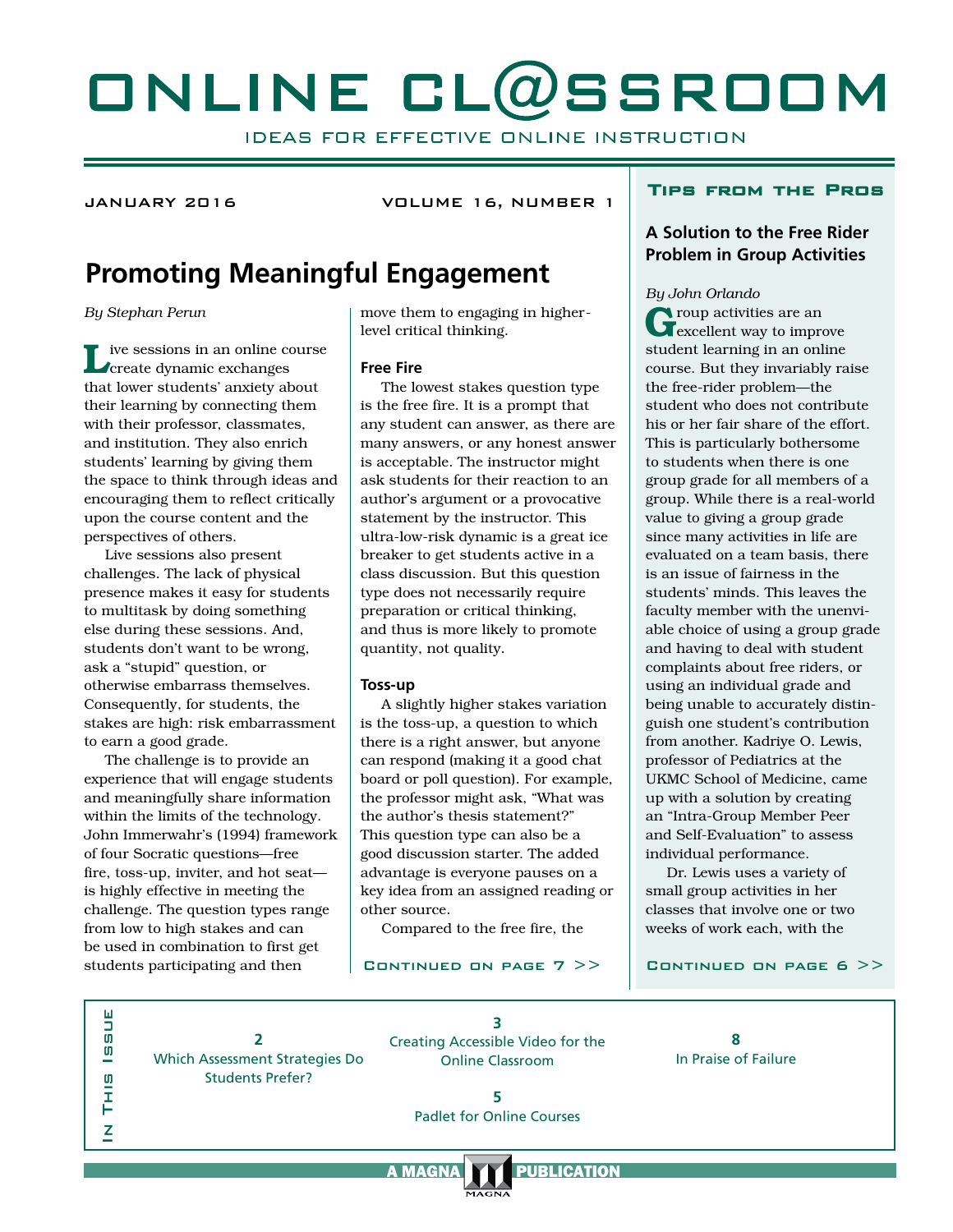#### ONLINE CL $@$ SSROOM **IDEAS FOR EFFECTIVE ONLINE INSTRUCTIO**

## **ASSESSMENT**

President: William Haight (whaight@magnapubs.com)

Publisher: David Burns (dburns@magnapubs.com)

Managing Editor: John Orlando, PhD (jorlando2001@gmail.com)

#### ADVISORY BOARD

#### **Randy Accetta, PhD**

Mentor-in-Residence, Communication *www.entrepreneurship.arizona.edu*

**Toni Bellon, PhD**

Professor, Middle/Secondary Education North Georgia College & State University *tbellon@northgeorgia.edu*

**Jennifer E. Lerner, PhD** Associate Vice President for e-Learning

Northern Virginia Community College *jlerner@nvcc.edu* **B. Jean Mandernach, PhD**

Professor & Senior Research Associate Grand Canyon University *Jean.Mandernach@gcu.edu*

**John Orlando, PhD** *jorlando2001@gmail.com*

**Lawrence C. Ragan, PhD** Director- Faculty Development World Campus Penn State University *lcr1@psu.edu*

*Online Classroom* (ISSN 1546-2625) is published monthly by Magna Publications Inc., 2718 Dryden Drive, Madison, WI 53704. Phone 800-433-0499; Fax: 608-246- 3597. Email: support@magnapubs.com. Website: www.magnapubs.com. One-year subscription: \$219 (Multiple print subscriptions and Group Online Subscriptions are available. Call Customer Service at 800-433-0499.) Photocopying or other reproduction in whole or in part without written permission is prohibited. POSTMASTER: Send change of address to Online Classroom, 2718 Dryden Drive, Madison, WI 53704. Copyright ©2016, Magna Publications Inc.

Submissions to *Online Classroom* are welcome. Please review article submission guidelines located at www.magnapubs. com/catalog/online-classroom/

Authorization to photocopy or reuse content from *Online Classroom* is available for academic institutions, businesses, and individuals from the Copyright Clearance Center (CCC). To see a list of options available for you to reuse select content,

visit www.copyright.com or use the QR code to the right. You can also call CCC at 978-750-8400 for more information.



# **Which Assessment Strategies Do Students Prefer?**

*By John Orlando*

Thile most faculty stick with the tried-and-true quiz and paper assessment strategies for their online courses, the wide range of technologies available today offers a variety of assessment options beyond the traditional forms. But what do students think of these different forms?

Scott Bailey, Stacy Hendricks, and Stephanie Applewhite of Stephen F. Austin State University experimented with different assessment strategies in two online

> An engaging assessment is often a result of engaging content.

courses in educational leadership, and surveyed students afterward on their impressions of each one. The students were asked to score the strategies using three criteria: 1) enjoyment, 2) engagement with the material, and 3) transferability of knowledge gained to practice. The resulting votes allowed investigators to rank the various strategies from least to most preferred by students.

Interestingly, scores for the three criteria were remarkably consistent within each strategy. Students who found an activity highly enjoyable normally found it engaging and with a high degree of transferability of knowledge and visa versa. Moreover, traditional forms of assessment tended to score near the bottom.

The rankings provide a guide for any faculty member looking to develop engaging online content. Below are the different strategies grouped from lowest to highest in preference.

#### **Lowest**

- 1. Quizzes were by far the lowestranked assessments on the list. Very few students found the information transferable to other environments.
- 2. Traditional papers between two and eight pages long scored higher than quizzes, but were still near the bottom of the list.
- 3. Group projects were also ranked low on the list. Students were asked to collaborate on a series of tasks and submit a written paper on the outcome of their efforts. While faculty assign these to teach collaboration skills, students often see them as creating additional coordination work and the free rider problem.

#### **Middle**

- 1. Audio recordings fell into a middle category. Students created recordings of themselves explaining course concepts as they would to parents, faculty, or other groups. While some students were initially hesitant about the technology, they quickly picked up the systems and generally enjoyed the activity.
- 2. Open discussion involved students posting to the traditional course discussion forum on their LMS. Students generally valued open discussion, but it is important to structure it in a way that provides interesting and thoughtprovoking questions.
- 3. Paired discussion was a variation on the traditional discussion

Continued on page 4 >>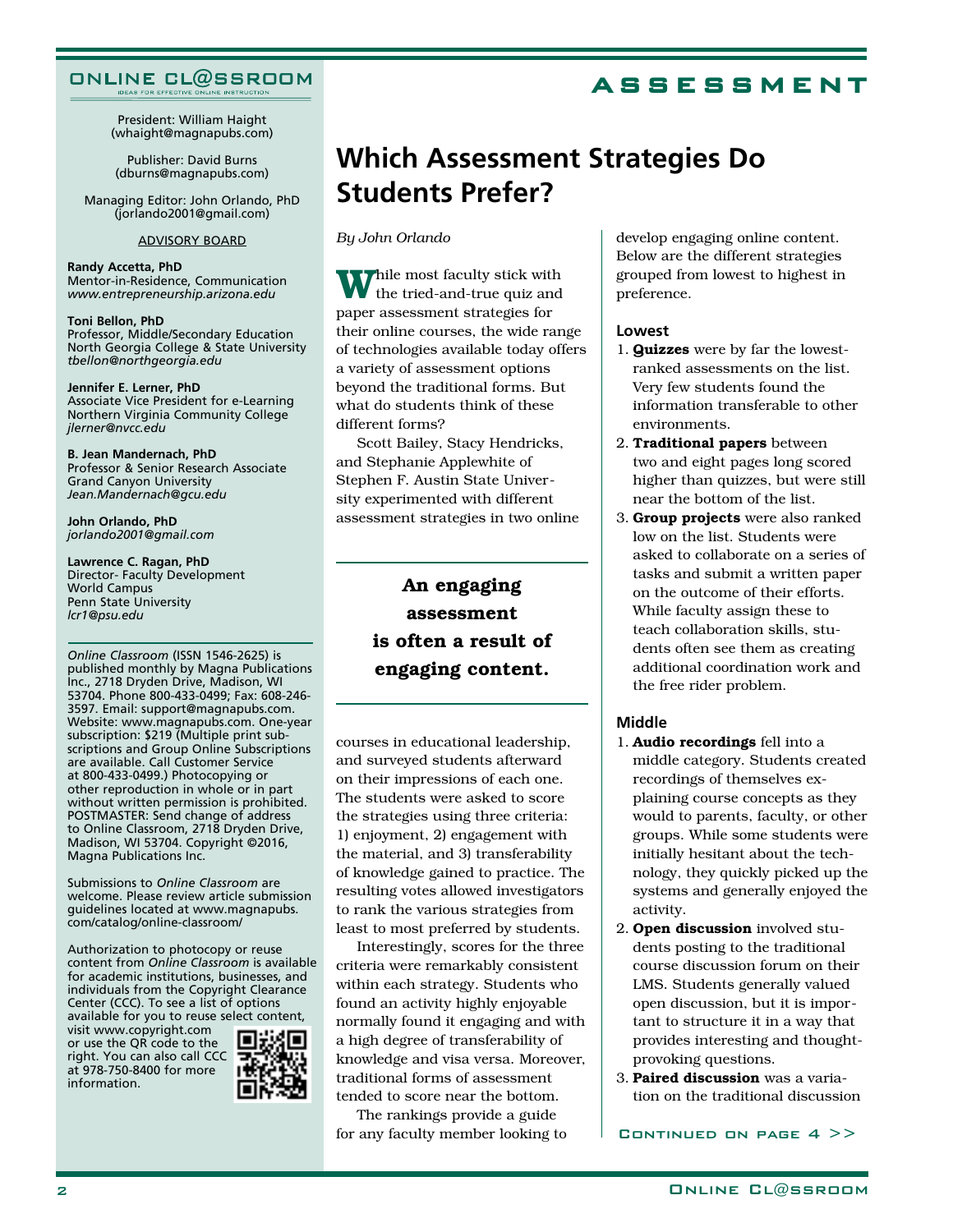## **TEACHING WITH TECHNOLOGY**

# **Creating Accessible Video for the Online Classroom**

*By Krista Greear and Patrick R. Lowenthal*

Videos are being integrated more and more into the online classroom. However, they can create barriers for learners with hearing problems. If a student asks for an ADA accommodation for a video, you will be scrambling at the last minute to create a text supplement. That's why it's good practice to create a text supplement at the same time that you create a video.

Many faculty use separate transcripts to add text for hearingimpaired students. But this makes it challenging for a deaf or hard-ofhearing student to absorb the visual and auditory information simultaneously, as they need to shift back and forth between the images and text. The better way to create accessible video is with captions that appear within the video itself, allowing learners to read the text with the images. While captioning takes time, the steps are not difficult to master, and there are a variety of options for adding captions to online videos.

A common way to caption videos is to do it yourself, either in two steps, creating the transcript and then adding it to the video, or in one step with software that creates the captions automatically from the video. While the former process sounds more time-consuming, automated systems often make a lot of mistakes and require editing the results later on. This is why some people prefer making the transcript manually. Below is a description of each process.

#### **Two-step process**

Step one: Create the transcript

• Manual creation: Type a script before you create the video and then read from it when recording your

video narration. This option can work well, but it can be very challenging for faculty using video in a less scripted manner (e.g., instructional screencasts of software).

• Desktop software: Speak into speech-to-text software like Dragon Naturally Speaking for PC to translate your words into written text. The quality has come a long way from the early days of speech recognition, but the results will still need to be edited for errors.

Step two: Sync the transcript to video • Web-based software: Upload your video to YouTube and then upload the transcript file afterwards. The

> The better way to create accessible video is with captions.

system will read the transcript and sync the two by determining when the text needs to appear on the screen.

• Commercial provider: You can pay a commercial provider a fee to take your video and transcript and sync the two. These providers use human or computer efforts to ensure the captions show at the appropriate time.

#### **One-step process**

Another option is to use software that creates captions right off the audio in the video, thus avoiding the two-step process outlined above. However, the features, methodology, and capabilities of each software program vary widely.

• Web-based software: YouTube is a popular video application that

has built-in speech recognition to create automated captions. Again, the results will need to be edited for accuracy.

• Desktop software: Some lecturecapture or presentation-creation software have a built-in captioning feature. Captivate allows you to (a) create a presentation, create a transcript separately, and then sync the words with the video to create captions or (b) create a presentation, export audio, submit audio to a vendor for captioning with speech-to-text software to have the computer create a transcript, then sync the words with the video to create captions. Camtasia Studio is another popular option. You can add captions manually with Camtasia Studio or use its speech-to-text tool to create the transcript. (Please note the captioning feature is currently available only for the PC version; the Mac version of Camtasia does not have this capability.) In our experience, some faculty find using Camtasia Studio easier than others do.

#### **Pay for it: Commercial providers**

Given the time it takes to create captions yourself, many colleges and universities use commercial providers to caption online-course videos. Commercial providers can (a) create or edit a transcript only, (b) sync or merge the transcript to a video, or (c) create an interactive transcript that is searchable by word. Some providers can also translate videos and even add captions to videos that you didn't create and do not own. Rev.com is a popular option. Receive captions in 24–48 hours for as little as \$1 a minute.

Continued on page 6 >>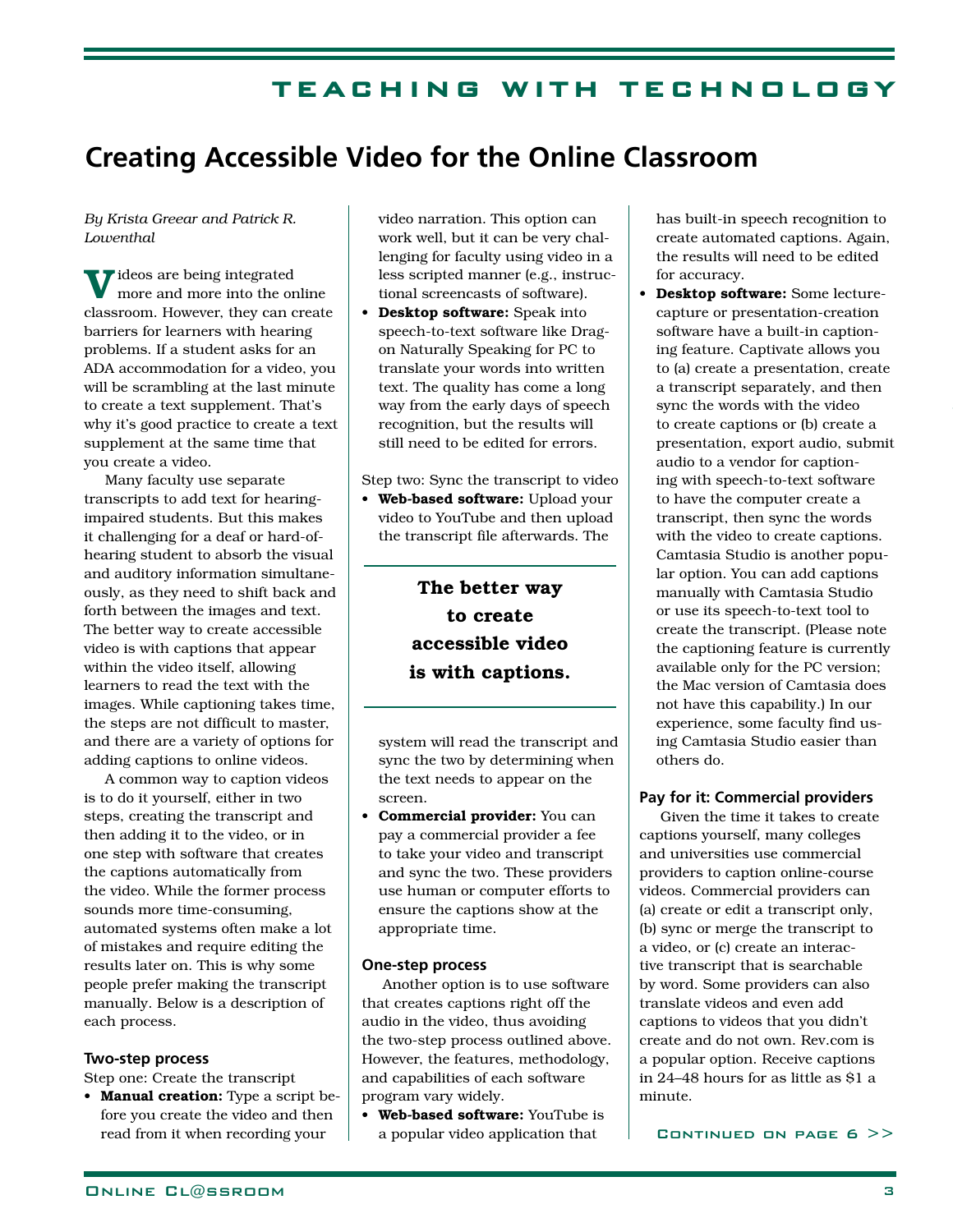#### $<<$  FROM PAGE  $2$

in which students posted messages on course room boards in groups of two to five. The ratings for these group discussions were similar to those for course wide discussions.

#### **Highest**

- 1. Response to video was at the top of the list. Here students watched a video documentary and responded with a written analysis. Students found the video documentary inspiring and moving. They connected with it on a more emotional level than they would a reading, as it provided a realworld connection to the material. An instructor can find a wide range of excellent documentaries to include in courses from sites such as Free Documentaries TV.
- 2. Twitter summaries came in as the second most preferred form of assessment. Students were required to summarize in a tweet each of the chapters that they read. By being limited to 140 characters or fewer, the exercise helped students distill main points down to central themes, which is important for synthesizing points in the material.
- 3. Screencasts were the next most highly ranked types of assessments. The students created mock presentations that they would give as new administrators to the faculty of a school. The screencasts included both the presentation material and a corner webcam video of the students themselves delivering the narration. Free systems such as Screencast-o-matic are ideal for creating screencasts that combine computer display with webcam videos. The basic format can be applied to a variety of subjects

and assignments, such as students in a history course doing a mock presentation to a local historical society on a famous event.

- 4. Field experiences involved students taking part in an experience related to the course content. This serves as a reminder that even online students can be given assignments that require some sort of fieldwork. It might be to catalog fauna in a local park for a biology class, or to report on local bridge structures for a civil engineering course.
- 5. Interviews of local school administrators were also popular. Students interviewed two administrators and created a reflection on what they learned about the positions. Once again, these interviews connected the course material with practice.
- 6. Work samples provided students with an opportunity to take a given data set or scenario and produce a document similar to one they would create as practitioners in their field. These could be professional development plans for their faculty, campus needs assessments, etc. These provided an opportunity for students to apply what they learn to a professional situation.

#### **Themes**

The student preferences suggest a few principles that can guide an instructor in choosing assessments for an online course. For one, the mere fact that students were given something beyond the same old papers and quizzes created engagement. Novelty itself can be a reason for choosing an assessment activity. Two, assignments that allow students to apply their knowledge to real or hypothetical scenarios are preferred over academic exercises that just ask students to repeat

what they know. These application activities are often called "authentic" assessments, as they mimic how the student will be using their knowledge in the future. Three, an engaging assessment is often a result of engaging content. Even good old-fashioned written assignments were viewed favorably when they were based on an engaging video.

Use these results to choose engaging assessments for your online courses.

#### **Reference**

Bailey, S., Hendricks, S., Applewhite, S. (2015). Student Perspectives of Assessment Strategies in Online Courses, *Journal of Interactive Online Learning,* v.13, n. 3, 112-25. **@**



Cultivating Relationships Online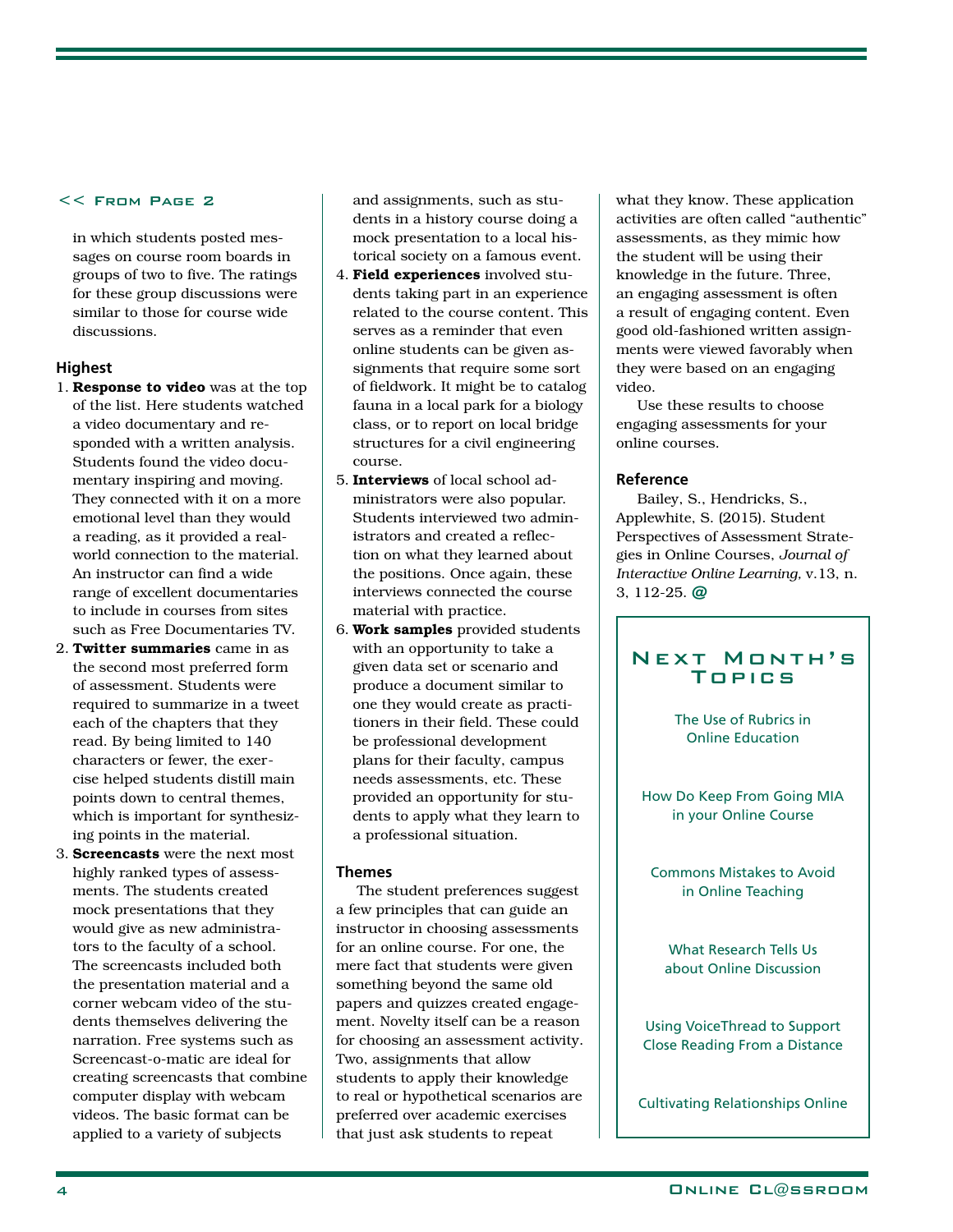## **TEACHING TECHNOLOGY**

# **Padlet for Online Courses**

*By John Orlando*

nline faculty generally default to their learning management system's discussion form to facilitate student collaboration or sharing. But Padlet provides an alternate format that can be much better for many purposes. The LMS forum is designed for linear, text-based discussions around a pre-established theme. This is good if a faculty member wants to corral discussion and keep it on track, but it is not so good for facilitating a more free-form, creative discussion that branches out into many areas. Padlet also provides a much more visually appealing, and thus inviting, system for facilitating content sharing among students.

Padlet is a kind of online sticky board. It is similar to a wiki in that it allows for collaborative postings. But unlike many wikis, content can be dropped anywhere on the board, as you would a sticky note. This takes the user out of the linear mind-set of responding to the last posting on a discussion thread and instead encourages postings about any content on the board. Plus, Padlet is much friendlier to visual content such as images and video. Here are some ideas for using it in your online classes.

Resource repository. A Padlet wall can be set up for students to post supplemental resources on topics covered in class. Students in a political science course can post current event stories from magazines or other media. If the topic is more conceptual, such as educational theory, students can add images or other content that illustrate the topic in practice.

Commentary. Padlet allows instructors to integrate content and discussion within the same space. Students can post information on

a topic and comment on it right where it appears. Students can also add questions about class topics that occur to them while they are doing pre-class readings. These questions can be ideal discussion starters in a flipped classroom. The instructor would draw up the page of questions in front of the class and ask the students to answer them. An instructor might want to allow anonymous postings so that students feel more comfortable submitting questions. In this way the instructor gets more questions than he or she would get by asking

## Padlet allows instructors to integrate content and discussion on the same page.

students to call out their questions in class.

Padlet can also be used as a response system in a flipped classroom. The instructor can throw out questions or problems for the students to answer on the board, and students can also respond to each other's postings in real time.

The board can also host post-class questions on content. Very often thoughts occur to students after the material has been covered in class. If a flipped classroom is using Padlet to host course content, then students can post messages about what they find meaningful, or still puzzling, after class.

Portfolios. Padlet's visual design makes it ideal for posting student portfolios. While a visual course such as photography or design best fits the system, students in other subjects can post visual portfolios that represent their research

as well. For instance, a student researching Aristotle's ethics for a philosophy course can post images with commentary that represent Aristotle's views in practice.

Student blogs. The topiccentered design of the LMS discussion makes it less likely that students will put themselves into their postings. A blog is ownercentered and thus tends to express more of the personality of the owner. Students can each create a Padlet wall and use it to post their thoughts on course topics, including articles, images, or other resources to illustrate how the topics resonate with them. This allows the instructor to see how a topic affects different students. The instructor might learn that a medical ethics case is viewed from the perspective of the doctor's duties by some students, and from the perspective of the patient's feelings by others.

 $<<$ 

Group projects. Group projects can raise a bit of a conundrum for online faculty, as many learning management systems are fundamentally designed to host individual student work. Padlet provides a good mechanism for both developing and publicizing group work. A wall can be set up for each group in the class, and students given access to post to it. Not only does this make it easy for students to gather and post content, but they also can choose a design for their wall that illustrates the central theme they want to convey to the viewer. The added design elements help draw together the individual content and help the group think about the wider message in their work.

Take a look at this short tutorial from Richard Byrne on how to quickly create a Padlet wall, and consider ways that it can enhance student collaboration in your courses (*http://bit.ly/1LYGrh0*). **@**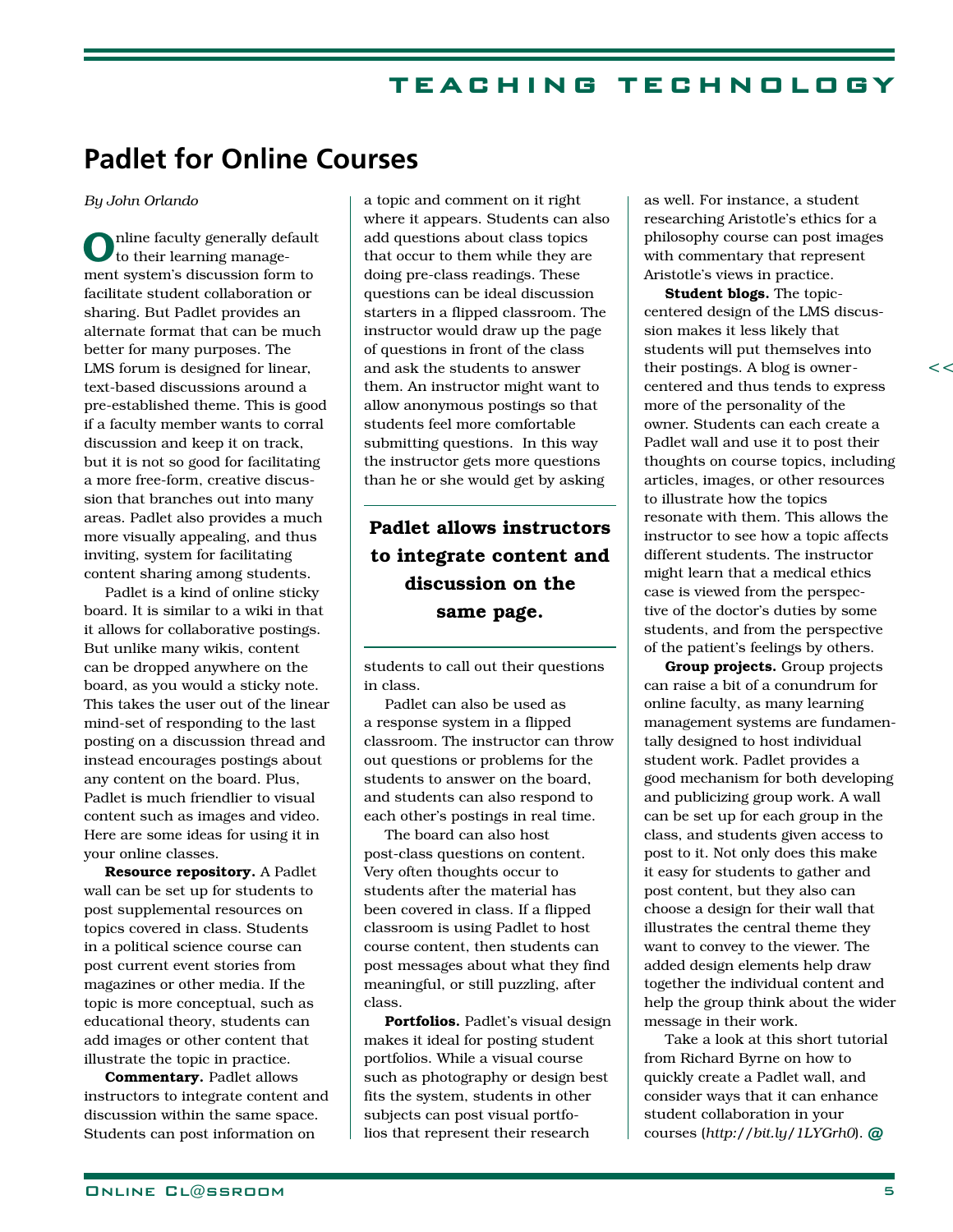#### **Tips from the Pros**  $<<$  FROM PAGE 1

results posted to a discussion board area for class deliberation. Groups are scrambled every few weeks in order to give students a chance to work with others. At the end of each group activity, all group members fill out an evaluation on every other group member's participation. Each student answers a variety of questions about the other students on a traditional Likert scale from Strongly Agree to Strongly Disagree. The topics include:

- Keeping abreast of group progress
- Sharing ideas
- Completing tasks on time
- Attending meetings
- Demonstrating respect for others
- Contributing to group discussions

There are also open-ended questions on how the group worked in general. Students are asked to comment on whether the group functioned well, and offer suggestions on how to improve group functioning in the future.

Not only do these evaluations identify free riders, but the

#### $<<$  FROM PAGE 3

#### **Pay for it: Freelancers**

One last option is to pay a freelancer to create a transcript for you. Fiverr.com lists dozens of freelancers who will caption 15 minutes of video for \$5 (often more for multiple speakers or quick turnaround). If you have flexibility, freelancers might be the cheapest way to get a transcript created, and therefore, extremely useful if you are paying for these services out of your own pocket.

fact that students know they will be evaluated helps reduce the free-rider problem to begin with. Plus, the exercise helps students think about the qualities that make for good group dynamics. Some students might not think about how their attitude affects the functioning of a group until asked to reflect on what they saw from others.

Besides the peer evaluation, students also fill out an evaluation of their own performance. This self-evaluation asks students to rate the degree to which they satisfied criteria such as:

- Completing the readings before posting to a discussion board
- Sharing ideas with other group members
- Demonstrating a positive attitude toward others

Students do not see the results of the evaluations, but the teacher provides appropriate feedback as a wake-up call, which can be a powerful learning experience.

Dr. Lewis offers these suggestions for using group evaluations in online classes:

• Provide students with detailed information on how to assess one another in the evaluations.

#### **Additional resources**

Still looking for more support? Check out these two websites:

• University of Washington: Caption your own video for free *http://www.washington.edu/*

*accessibility/videos/free-captioning/*  This website covers topics including captioning your own video for free, how to add caption files to video, adding captions to YouTube videos, and adding captions to videos on web pages.

• DCMP: Caption it yourself *https://www.dcmp.org/ciy/*  If possible, provide a sample to demonstrate the assessment process.

- Provide students with individual feedback based on the evaluations of their performance by others. Also include the teacher's evaluation of the student.
- Provide results to students as soon as the first evaluations come in so that they can improve their performance as the course goes on. Constant feedback will also allow students to see how differences in their behaviors are being interpreted by other students.

Take a look at the questions in the intra-group evaluation form at *http://bit.ly/1YMXjjK* and the questions in the self-evaluation form at *http://bit.ly/1FBrd49* to get ideas on how you can use similar evaluations to improve student learning and group performance in your classes.

#### **Reference**

Lewis, K. (2006). *Evaluation of Online Group Activities: Intra-Group Member Peer Evaluation,* 22nd Annual Conference on Distance Teaching and Learning, Madison, Wis. **@**

This website includes sections on: Web-Based Captioning/Subtitling Tools, Desktop Captioning/ Subtitling Software, Caption-Ready Video Hosting Providers, How to Caption It Yourself, and Guidelines for Captions.

Video captioning is not difficult, and is a critical component for creating an accessible online course.

*Krista Greear is an access text and technology program manager at the University of Washington, and Patrick R. Lowenthal is an assistant professor at Boise State University.* **@**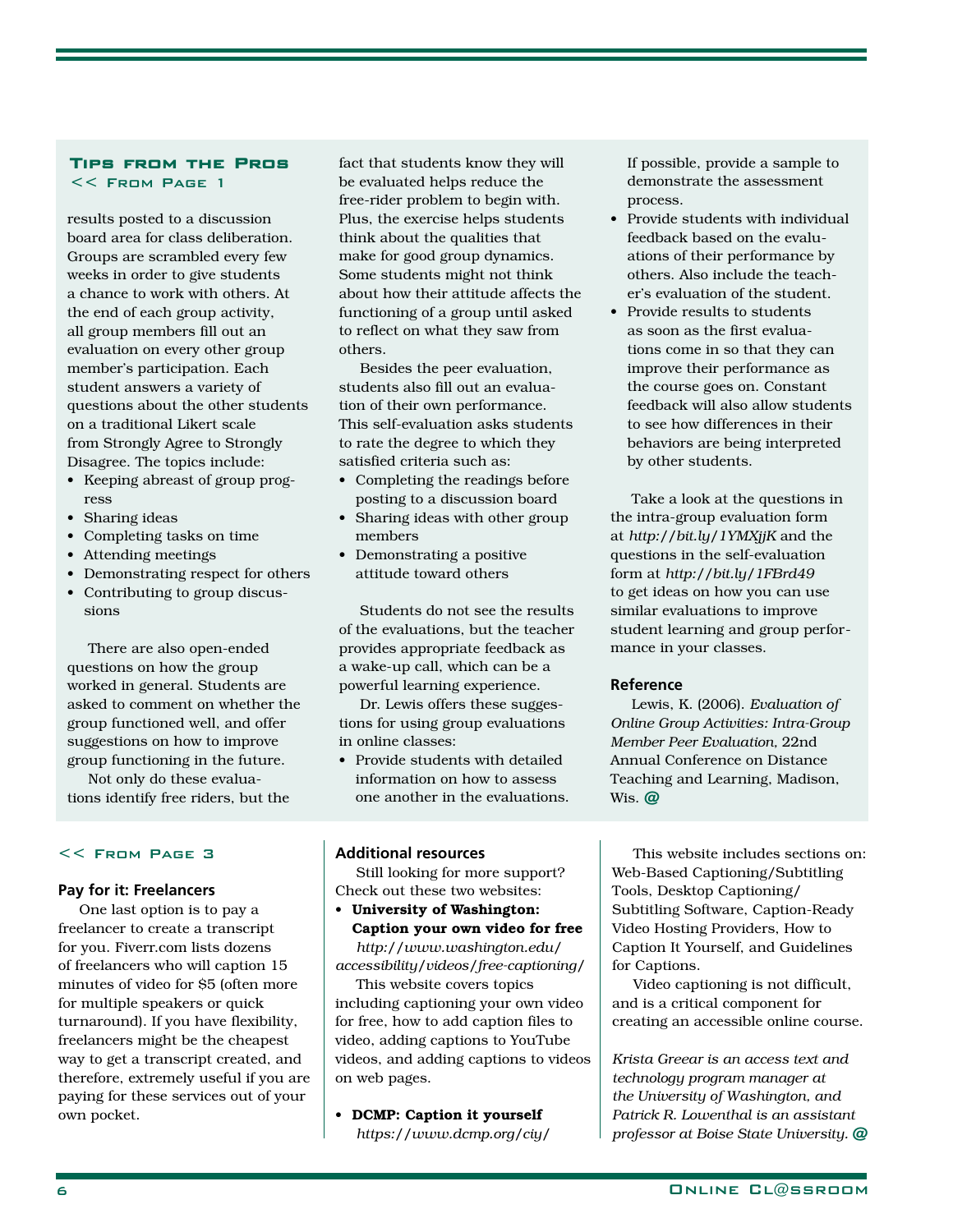#### $<<$  FROM PAGE 1

toss-up saves time by getting to the topic at hand quickly, and holds students more accountable for preparation. Given the higher stakes, there is a risk of no response (after all, students do not like to be wrong). If the professor asks a toss-up and gets silence, then he or she can ask a more general free-fire question to uncover the idea. Neither the free fire nor the toss-up promote critical thinking; that can best be achieved with higher-stakes questions.

#### **Inviter**

After building participation, the professor can then shape a higherlevel discussion with the inviter or hot seat. The inviter is a question to which there are many answers. For example, the professor might select a student who answered a toss-up correctly and invite him or her to explain "why" or "how."

This question type can force students to think more deeply about the course content. It is also interesting to students, and provides teachable moments. The professor might also use an inviter if he or she knows that a particular student has

a good response. The professor might ask the student to elaborate upon a discussion board post or perhaps highlight salient points of a prior email exchange.

The inviter also brings risks. Inviting one student to respond to a follow-up question in front of the whole class puts that student on the spot. Inviting any student to respond to a question may result in a student simply talking about something with which he or she is comfortable and struggle to make connections to the ideas under study. This sets the stage for one student to monopolize the discussion, which can waste valuable time and/or require the professor to interrupt and refocus the student. In both cases, the inviter can create a confrontational feel that might inadvertently promote hiding or diminish students' engagement in other areas of the course (e.g., discussion boards, emails, etc.).

The key to using the inviter productively is to give students an out by responding positively to whatever they say, especially if you interrupt them. In this way the professor lowers the stakes of an otherwise high-stakes question, which mitigates the confrontational

|             | <b>Question Type</b>                               | <b>Strength/Utility</b>                                                                           | Deficiency/Caution                                                    |
|-------------|----------------------------------------------------|---------------------------------------------------------------------------------------------------|-----------------------------------------------------------------------|
| R<br>S<br>K | Hot Seat<br>$\bullet$ one student<br>• one answer  | Accountability<br>Promotes preparation<br>Promotes critical<br>thinking                           | Confrontational<br>Embarrassing                                       |
|             | Inviter<br>$\bullet$ one student<br>• many answers | Promotes critical<br>thinking<br>Creates teachable<br>moments<br>Elaboration of a "good"<br>point | Lengthy elaboration/off<br>topic<br>Hot seat feels<br>confrontational |
|             | Toss Up<br>• any student<br>• one answer           | Focus the class<br>Low risk/icebreaker<br>Promotes preparation                                    | Silence<br>Only one student<br>contributes<br>Repetition              |
|             | Free Fire<br>• any student<br>• many answers       | Many students<br>participating<br>Low risk/icebreaker<br>Discussion starting point                | Time consuming<br>Can diminish thinking<br>Promotes quantity          |

feel and encourages other students to take the risk of participating.

#### **Hot Seat**

While lowering the stakes for students can equate to increased participation, consistently doing so can create a dynamic whereby students do not feel the need to prepare. The highest-stakes question type—the hot seat—is needed as a follow-up (or a lead) to make the students uncomfortable enough to prepare, focus, and think critically. The professor asks one student a question to which there is only one right (or approximate) answer. The student must then think critically about the course content and how to use it to respond to the question. The professor will quickly identify to what extent a student has prepared and/or is paying attention, and other students will learn that everyone is accountable for preparation and substantive participation.

Asking a student to respond on the spot is confrontational. The whole class will hear the student's understanding of the material and thinking process; the stakes are high to save face. To manage this risk of diminishing participation, let students off the hook if they are wrong. Affirm a student's efforts with a statement like "You're almost there," and then change the question type to a toss-up by asking the class "Who can help answer the question?"

Promoting meaningful engagement in the live virtual classroom is a matter of lowering the awkwardness and raising the stakes.

#### **References**

Immerwahr, J. (1994). The Socratic classroom: Classroom communication strategies. *Journal of Management Systems, 6*(1), 37-44.

*Stephan Perun is an assistant professor of public administration at Villanova University.* **@**